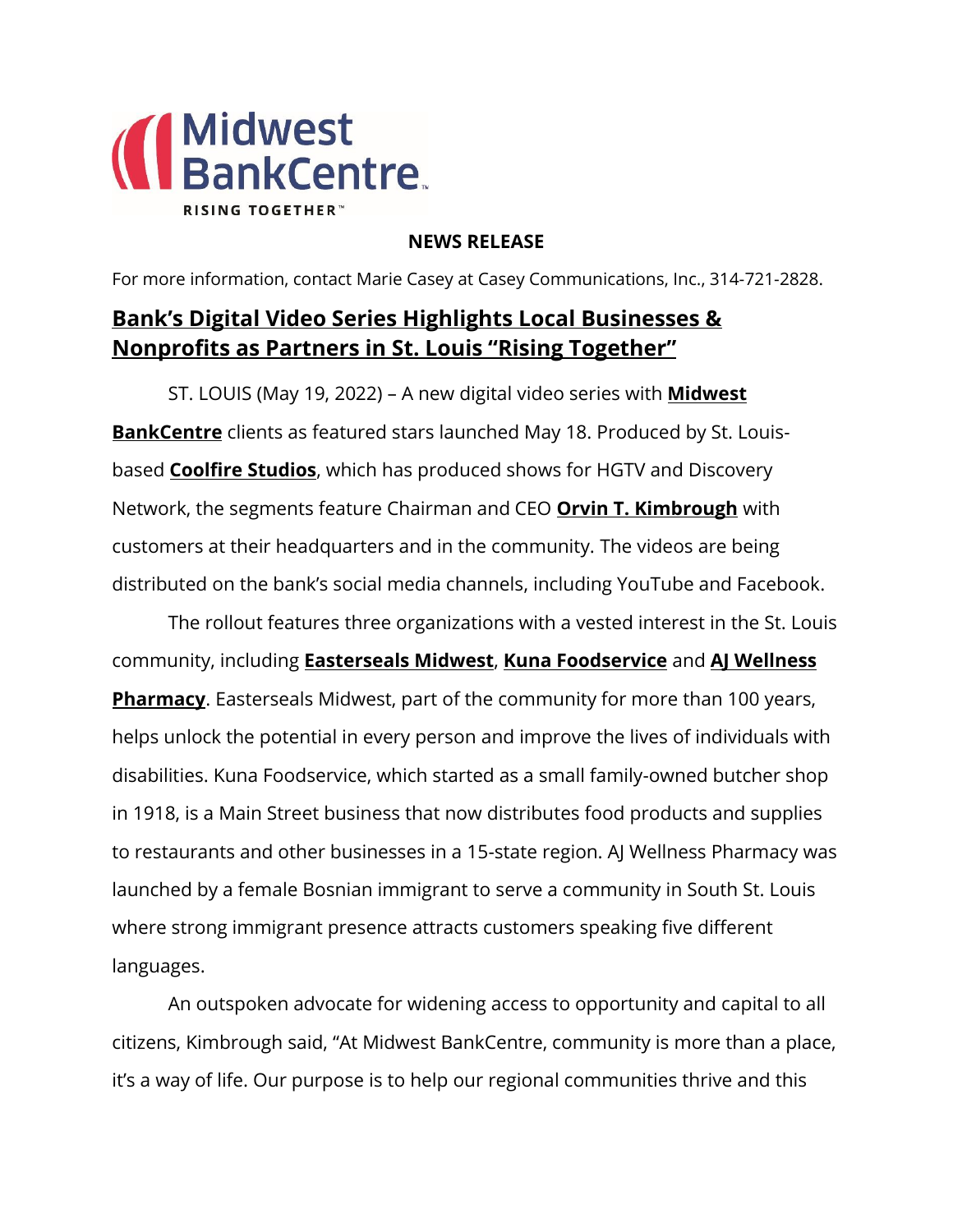series highlights the fact that to succeed as a region, we must succeed as a people. We believe people can make a difference in our region simply by choosing where they bank. When institutions and individuals partner with locally owned and locally focused banks on their checking and savings accounts, we are able to deploy capital in the form of loans for local families, businesses and nonprofits."

To bring bank customers' stories to life, **Danielle Bateman Girondo**, executive vice president of marketing at Midwest BankCentre, partnered with **Jeremy Corray**, executive vice president of digital entertainment at Coolfire Studios. "The hyper-local focus of this series and our use of a local business in producing the videos reflects our values in action," said Bateman Girondo. "We consciously choose to foster partnerships with clients, vendors and the community that help create the conditions for everyone in the region to prosper."

Since 2019, Bateman Girondo has led the bank's omnichannel marketing to differentiate St. Louis' second largest locally owned community bank from others in an industry that has become highly commoditized. "We anticipate our online video series will connect with the community values our customers have around making capital and opportunity accessible to everyone in our community," she said. "These videos show the ripple effect of customer deposits reinvested locally that amplify impact and uplift everyone by growing our capacity to prosper together and meet community needs."

###

Editor's note: The [Rising Together](https://learn.midwestbankcentre.com/rising-together/?utm_source=BenchmarkEmail&utm_campaign=RisingTogether&utm_medium=email) Series can be seen at this link: **Rising Together** [Series.](https://learn.midwestbankcentre.com/rising-together/?utm_source=BenchmarkEmail&utm_campaign=RisingTogether&utm_medium=email)

## *[About Midwest BankCentre](http://www.midwestbankcentre.com/)*

Midwest BankCentre's current assets exceed \$2.3 billion and deposits total more than \$1.8 billion. A mainstay of the greater St. Louis community banking scene